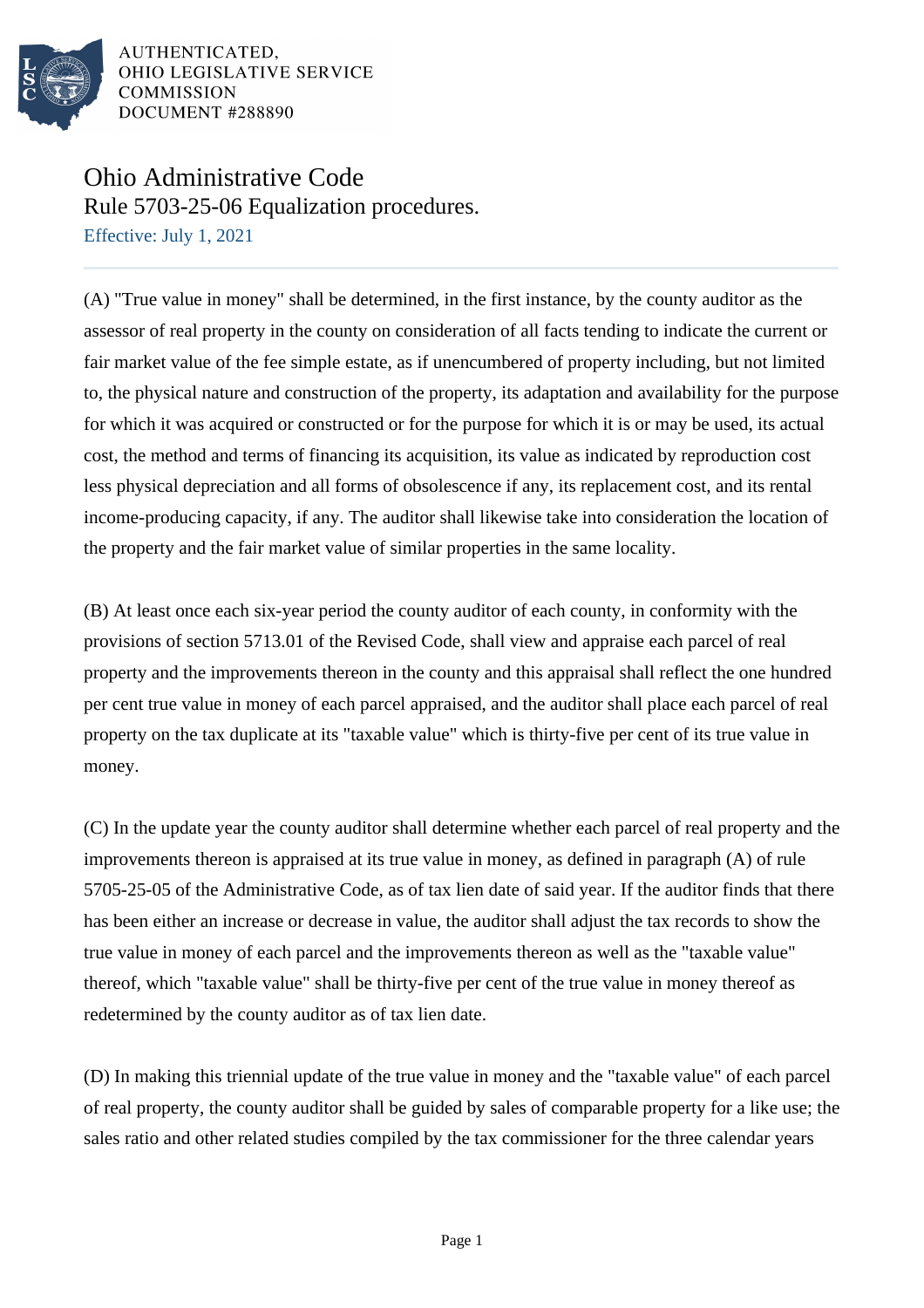

## AUTHENTICATED. OHIO LEGISLATIVE SERVICE **COMMISSION** DOCUMENT #288890

immediately preceding the update year; by the increase or decrease in current building costs and changes in construction technique both after the proper application of depreciation and obsolescence; by the increase or decrease in the net rental income, expenses, and services for comparable property since the year in which the preceding sexennial reappraisal had been completed; and such other indications of increase or decrease in value as may be pertinent, such as test or sample appraisals on a current basis, where sales of real property are limited or in question.

(E) In implementing any increase or decrease in valuation of real property pursuant to this rule or ordered by the tax commissioner pursuant to section 5715.24 of the Revised Code, the county auditor shall, when practicable, increase or decrease the taxable valuation of parcels in accordance with actual changes in valuation of real property which occur in different subdivisions, neighborhoods, or among classes of real property in the county. The auditor may increase or decrease the true or taxable value of any lot or parcel of real estate in any township, municipal corporation, or other taxing district by an amount which will cause all real property on the tax list to be valued as required by law, or the auditor may increase or decrease the aggregate value of all real property, or any class of real property, in the county, township, municipal corporation, or other taxing district, or in any ward or other division of a municipal corporation by a per cent or amount which will cause all property to be properly valued and assessed for taxation in accordance with section 36, Article II and section 2, Article XII, Ohio Constitution, and sections 5713.03 and 5715.01 of the Revised Code, and this rule.

(F) In determining the true value in the year of the sexennial reappraisal or update year of any tract, lot, or parcel of real estate if such tract, lot or parcel has been the subject of an arm's length sale between a willing seller and a willing buyer within a reasonable length of time, either before or after the tax lien date, the auditor may consider the sale price of such tract, lot, or parcel to be the true value for taxation purposes. However, the sale price in an arm's length transaction between a willing seller and a willing buyer shall not be considered the true value of the property sold if subsequent to the sale:

(1) The tract, lot, or parcel of real estate loses value due to some casualty;

(2) An improvement is added to the property.